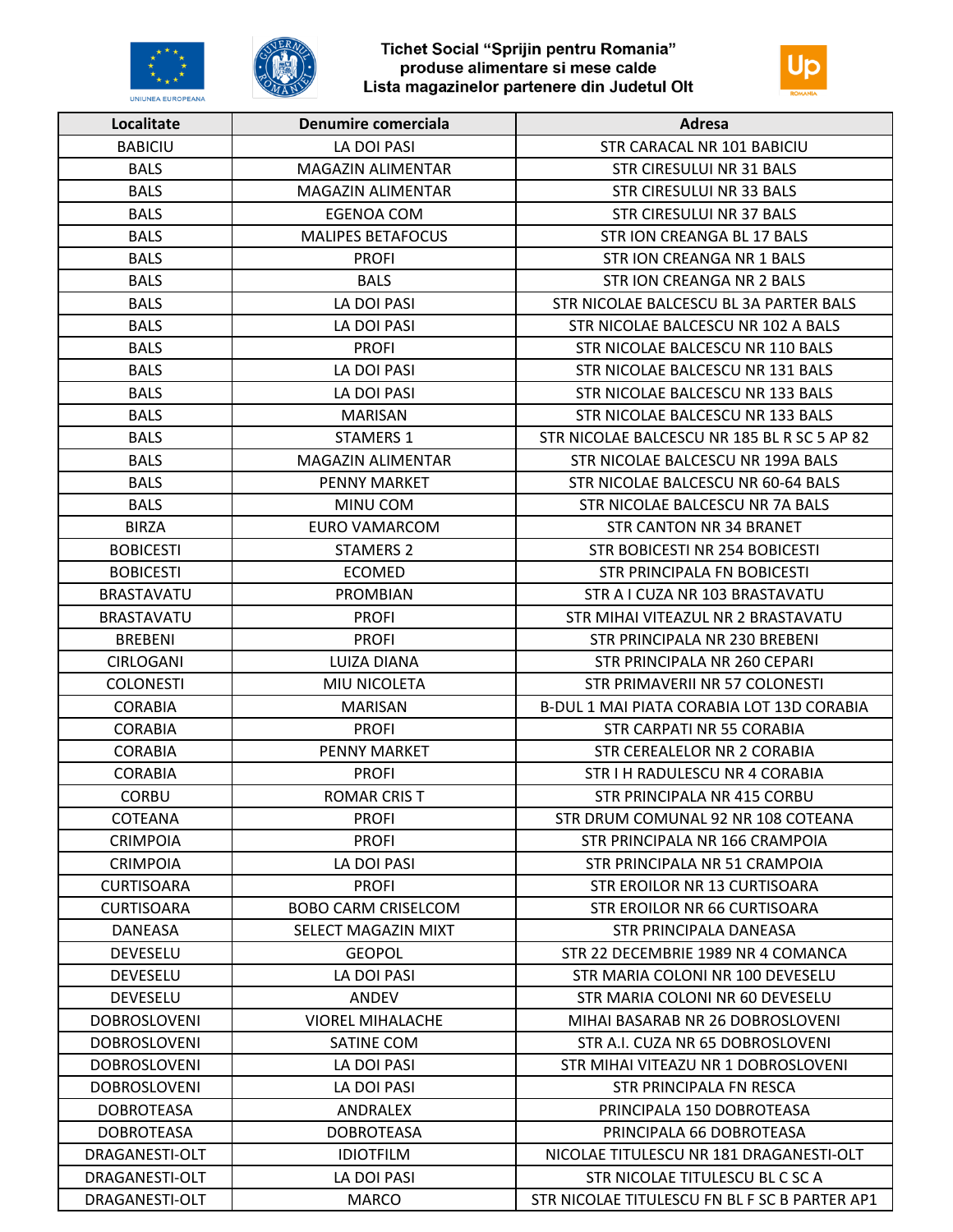



| Localitate          | Denumire comerciala         | Adresa                                  |
|---------------------|-----------------------------|-----------------------------------------|
| DRAGANESTI-OLT      | <b>PENNY MARKET</b>         | STR NICOLAE TITULESCU NR 120A           |
| DRAGANESTI-OLT      | <b>PROFI</b>                | STR NICOLAE TITULESCU NR 219            |
| <b>FAGETELU</b>     | MARKET JAM                  | STR PRINCIPALA FN FAGETELU              |
| <b>FALCOIU</b>      | <b>JOJO MARKET</b>          | STR PRINCIPALA 146 FALCOIU              |
| <b>FALCOIU</b>      | <b>PROFI</b>                | STR PRINCIPALA NR 298 FALCOIU           |
| <b>FARCASELE</b>    | <b>PROFI</b>                | STR PRINCIPALA FN FARCASELE             |
| <b>FARCASELE</b>    | LA DOI PASI                 | STR PRINCIPALA NR 186B FARCASELE        |
| <b>GANEASA</b>      | LA 2 PASI                   | STR GABERA NR 44 GANEASA                |
| <b>GIRCOV</b>       | <b>PROFI</b>                | STR. SCOLII, NR. 4 GARCOV               |
| <b>GOSTAVATU</b>    | LA 2 PASI                   | STR DULGHERESTI NR 1 GOSTAVATU          |
| <b>GOSTAVATU</b>    | <b>PROFI</b>                | STR PRINCIPALA NR 41 GOSTAVATU          |
| <b>GRADINARI</b>    | <b>RESTAURANT DELICE 11</b> | PRIMARIE GRADINARI GRADINARI            |
| <b>GRADINARI</b>    | <b>PROFI</b>                | STR TRAIAN NR 1 GRADINARI               |
| <b>GRADINARI</b>    | ANNABELLA                   | STR TRAIAN NR 12 GRADINARI              |
| <b>GRADINARI</b>    | DIACONU GEORGETA            | STR TUDOR VLADIMIRESCU FN GRADINARI     |
| <b>GROJDIBODU</b>   | <b>PROFI</b>                | STR CRISTACHE SALCIANU NR 96 GROJDIBODU |
| <b>GURA PADINII</b> | LA 2 PASI                   | STR INVATATOR COJOCAR GHEORGHE NR 15    |
| <b>IANCA</b>        | <b>ADIETCO</b>              | STR ETERNITATII NR 37 IANCA             |
| <b>IANCU JIANU</b>  | <b>PROFI</b>                | STR PRINCIPALA FN IANCU JIANU           |
| <b>ICOANA</b>       | <b>RAMSES</b>               | STR PRINCIPALA NR 124 ICOANA            |
| <b>IZBICENI</b>     | LA DOI PASI                 | STR NICU TIRS NR 6 IZBICENI             |
| <b>IZBICENI</b>     | <b>PROFI</b>                | STR PIETEI NR 9 IZBICENI                |
| <b>IZBICENI</b>     | <b>MARISAN</b>              | STR PRINCIPALA FN IZBICENI              |
| <b>IZBICENI</b>     | <b>MARKET LA TEICA</b>      | STRADA MIHAI VITEAZUL NR120 IZBICENI    |
| <b>IZVOARELE</b>    | <b>GABRIOTI</b>             | STR CONSTANTIN TANASE NR 98 IZVOARELE   |
| LELEASCA            | <b>OLTCHIM</b>              | STR PRINCIPALA CENTRU FN LELEASCA       |
| LELEASCA            | <b>OLTCHIM</b>              | STR PRINCIPALA NR 10 A LELEASCA         |
| <b>MARUNTEI</b>     | <b>MARKET</b>               | ION NEGOESCU NR 61 BALANESTI            |
| <b>MARUNTEI</b>     | <b>MARKET</b>               | STR BOIER MARUNTELU NR 225 MARUNTEI     |
| <b>MARUNTEI</b>     | ROBERTINI GRIMAR            | STR ENACHESTI NR 22 BALANESTI           |
| <b>MARUNTEI</b>     | <b>SIAMAG MIXTCOM</b>       | STR MIHNEA TURCITU NR 116 MARUNTEI      |
| <b>MARUNTEI</b>     | SIAMAG MIXTCOM              | STR MIHNEA TURCITU NR 62 MARUNTEI       |
| <b>MARUNTEI</b>     | SIA MARKETMAG               | STR MIHNEA TURCITU NR 66 MARUNTEI       |
| <b>MARUNTEI</b>     | <b>FAMILY OPTIM PREST</b>   | <b>STR SALCAMILOR NR 75 MARUNTEI</b>    |
| <b>MIHAESTI</b>     | <b>MARKET</b>               | STR PIETEI NR 3 MIHAESTI                |
| <b>MIHAESTI</b>     | POPASUL OLTENIA             | STR PRINCIPALA NR 82 A MIHAESTI         |
| <b>MORUNGLAV</b>    | <b>STAMERS 3</b>            | STR PRINCIPALA NR 63 MORUNGLAV          |
| <b>MOVILENI</b>     | <b>VIOPRED</b>              | STR PRINCIPALA FN MOVILENI              |
| <b>MOVILENI</b>     | <b>PROFI</b>                | STR PRINCIPALA NR 172 MOVILENI          |
| <b>MOVILENI</b>     | LA PASCU                    | STR PRINCIPALA NR 182 MOVILENI          |
| <b>MOVILENI</b>     | <b>BACEA MARKET</b>         | STR PRINCIPALA NR 31 BACEA              |
| MUNICIPIUL CARACAL  | <b>SONIK</b>                | 1 DECEMBRIE 1918 NR 112 CARACAL         |
| MUNICIPIUL CARACAL  | <b>ANDREI MANUELA</b>       | ANTON PANN NR 8 CARACAL                 |
| MUNICIPIUL CARACAL  | <b>PROFI</b>                | B-DUL ANTONIUS CARACALLA NR 25A CARACAL |
| MUNICIPIUL CARACAL  | <b>TELDO TRANS</b>          | CALEA BUCURESTI BL E 16 CARACAL         |
| MUNICIPIUL CARACAL  | ANA MARIA                   | CALEA BUCURESTI NR 22 BL B1A CARACAL    |
| MUNICIPIUL CARACAL  | PENNY MARKET                | CALEA BUCURESTI NR 35 CARACAL           |
| MUNICIPIUL CARACAL  | ANA MARIA MARKET            | CALEA BUCURESTI NR 41 BL E15 CARACAL    |
|                     |                             |                                         |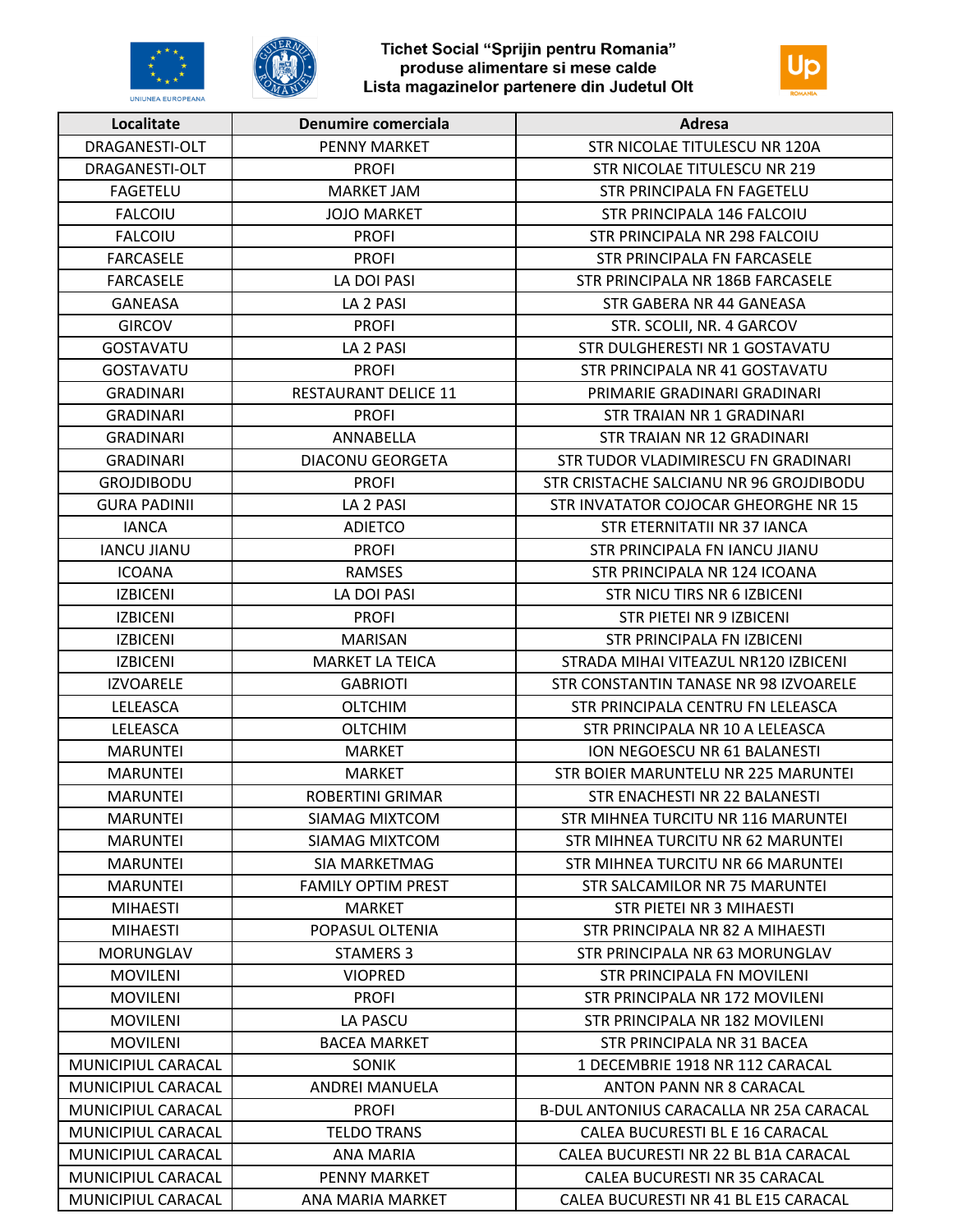



| Localitate                | Denumire comerciala                 | Adresa                                        |
|---------------------------|-------------------------------------|-----------------------------------------------|
| MUNICIPIUL CARACAL        | <b>TELDO TRANS</b>                  | PIATA VICTORIEI NR 9 BL 34 PARTER CARACAL     |
| MUNICIPIUL CARACAL        | <b>COSMENADI</b>                    | STR 1 DECEMBRIE 1918 NR 1 CARACAL             |
| MUNICIPIUL CARACAL        | <b>DOMINO</b>                       | STR ALEEA LIPSCANILOR NR 1 BL 19 CARACAL      |
| MUNICIPIUL CARACAL        | ANA MARIA MARKET                    | STR ANDREI MURESANU NR 4 CARACAL              |
| MUNICIPIUL CARACAL        | LA MARUTA SI STEFAN                 | STR ANTON PANN NR 8 CARACAL                   |
| MUNICIPIUL CARACAL        | <b>TELDO TRANS</b>                  | STR ANTONIUS CARACALA NR 6 CARACAL            |
| MUNICIPIUL CARACAL        | <b>TELDO PIATA</b>                  | STR ANTONIUS CARACALLA NR 31 BL 27            |
| MUNICIPIUL CARACAL        | ANA MARIA MARKET                    | STR BICAZULUI NR 1 CARACAL                    |
| MUNICIPIUL CARACAL        | <b>BIG LIONCARM</b>                 | STR BUZESTI NR 2A CARACAL                     |
| MUNICIPIUL CARACAL        | <b>TELDO TRANS</b>                  | STR CARACALA NR 3 BL 27 CARACAL               |
| MUNICIPIUL CARACAL        | <b>OLTENIA MARKET SALES</b>         | STR CONSTANTIN DOBROGEANU GHEREA NR 105       |
| MUNICIPIUL CARACAL        | <b>RO MOTORS</b>                    | STR CRAIOVEI NR 80 CARACAL                    |
| MUNICIPIUL CARACAL        | M FABRICA                           | STR C-TIN DOBROGEANU GHEREA NR 105            |
| MUNICIPIUL CARACAL        | <b>DELTA SPRING</b>                 | STR ELENA DOAMNA NR 5 CARACAL                 |
| MUNICIPIUL CARACAL        | LA DOI PASI                         | STR INTRAREA BUZESTI NR 16 CARACAL            |
| MUNICIPIUL CARACAL        | LA DOI PASI                         | STR INTRAREA MUZEULUI FN CARACAL              |
| MUNICIPIUL CARACAL        | <b>PROFI</b>                        | STR INTRAREA MUZEULUI NR 4 BL 4 PARTER        |
| MUNICIPIUL CARACAL        | <b>PROFI</b>                        | STR MIEILOR NR 3 COLT STR IANCU JIANU         |
| MUNICIPIUL CARACAL        | <b>MALISTAR MARKET SALES</b>        | STR MIEILOR NR 4 CARACAL                      |
| MUNICIPIUL CARACAL        | DARYCOM TUDINVEST                   | STR MIHAI VITEAZUL NR 72 CARACAL              |
| MUNICIPIUL CARACAL        | <b>TELDO CENTRU</b>                 | STR PIATA VICTORIEI NR 9 BL 34 CARACAL        |
| MUNICIPIUL CARACAL        | DONA 194 CARACAL 1                  | STR PLEVNEI NR 35 CARACAL                     |
| MUNICIPIUL CARACAL        | <b>RO MOTORS</b>                    | STR TRAIAN NR 11 CARACAL                      |
| MUNICIPIUL SLATINA        | PIZZA LEON                          | A.I. CUZA NR 97 SLATINA                       |
| MUNICIPIUL SLATINA        | SUPERMARKET TOAMNA                  | ALEEA BRADULUI BL C9 SLATINA                  |
| MUNICIPIUL SLATINA        | MARJACU MARKET                      | ALEEA BRADULUI NR 2 BL 2D4 SLATINA            |
| MUNICIPIUL SLATINA        | <b>BARONS EFECT</b>                 | ALEEA BRADULUI NR 4 BL C4 SLATINA             |
| MUNICIPIUL SLATINA        | <b>BARONS EFECT SRL</b>             | ALEEA BRADULUI NR 6 BL 2D4 SLATINA            |
| MUNICIPIUL SLATINA        | <b>DARIGAB</b>                      | ALEEA LALELELOR NR 1 BL FB7 SC C SLATINA      |
| <b>MUNICIPIUL SLATINA</b> | MIC MARDACO                         | ALEEA LALELELOR NR 8 SLATINA                  |
| MUNICIPIUL SLATINA        | <b>BAIAS ELENA</b>                  | ALEEA MACULUI NR 2 P-TA ZAHANA NR 10          |
| <b>MUNICIPIUL SLATINA</b> | <b>BARONS</b>                       | ALEEA MACULUI NR 2 SLATINA                    |
| <b>MUNICIPIUL SLATINA</b> | SUPERMARKET DIANA                   | ALEEA MACULUI NR 2 SLATINA                    |
| MUNICIPIUL SLATINA        | VILCEA MG SRL SUPERMARKET           | BD A I CUZA BL D P SLATINA                    |
| MUNICIPIUL SLATINA        | <b>BARONS EFECT SRL</b>             | BD AL IOAN CUZA NR 17 BL V4 SLATINA           |
| <b>MUNICIPIUL SLATINA</b> | <b>PROFI</b>                        | B-DUL AL I CUZA NR 15 BL V1 PARTER SLATINA    |
| MUNICIPIUL SLATINA        | SUPERMARKET TOAMNA                  | B-DUL AL IOAN CUZA BL S19 SLATINA             |
| MUNICIPIUL SLATINA        | <b>PROFI</b>                        | B-DUL ALEXANDRU IOAN CUZA NR 48 BL D11        |
| MUNICIPIUL SLATINA        | <b>DM DROGERIE</b>                  | B-DUL NICOLAE TITULESCU NR 29 SLATINA         |
| MUNICIPIUL SLATINA        | <b>MARISAN</b>                      | PIATA FRATII BUZESTI CORP D AP 3 ET P SLATINA |
| MUNICIPIUL SLATINA        | <b>OLTENIA MARKET SALES</b>         | PIATA ZAHANA SLATINA                          |
| MUNICIPIUL SLATINA        | <b>BULEVARD PRESTIGE RESTAURANT</b> | STR A I CUZA NR 12 SLATINA                    |
| MUNICIPIUL SLATINA        | <b>OLTINA</b>                       | STR A I CUZA NR 153 SLATINA                   |
| MUNICIPIUL SLATINA        | <b>MARISAN</b>                      | STR ALEEA MACULUI NR 2 SLATINA                |
| MUNICIPIUL SLATINA        | SUPERMARKET TOAMNA                  | STR ALEEA ROZELOR NR 11A SLATINA              |
| MUNICIPIUL SLATINA        | DONA 133 SLATINA 1                  | STR ALEXANDRU IOAN CUZA NR 19B SLATINA        |
| MUNICIPIUL SLATINA        | PIZZA LEON                          | STR ALEXANDRU IOANA CUZA NR 97 SLATINA        |
| MUNICIPIUL SLATINA        | <b>HAPPY MIX GRILL</b>              | STR BASARABILOR NR 6 SLATINA                  |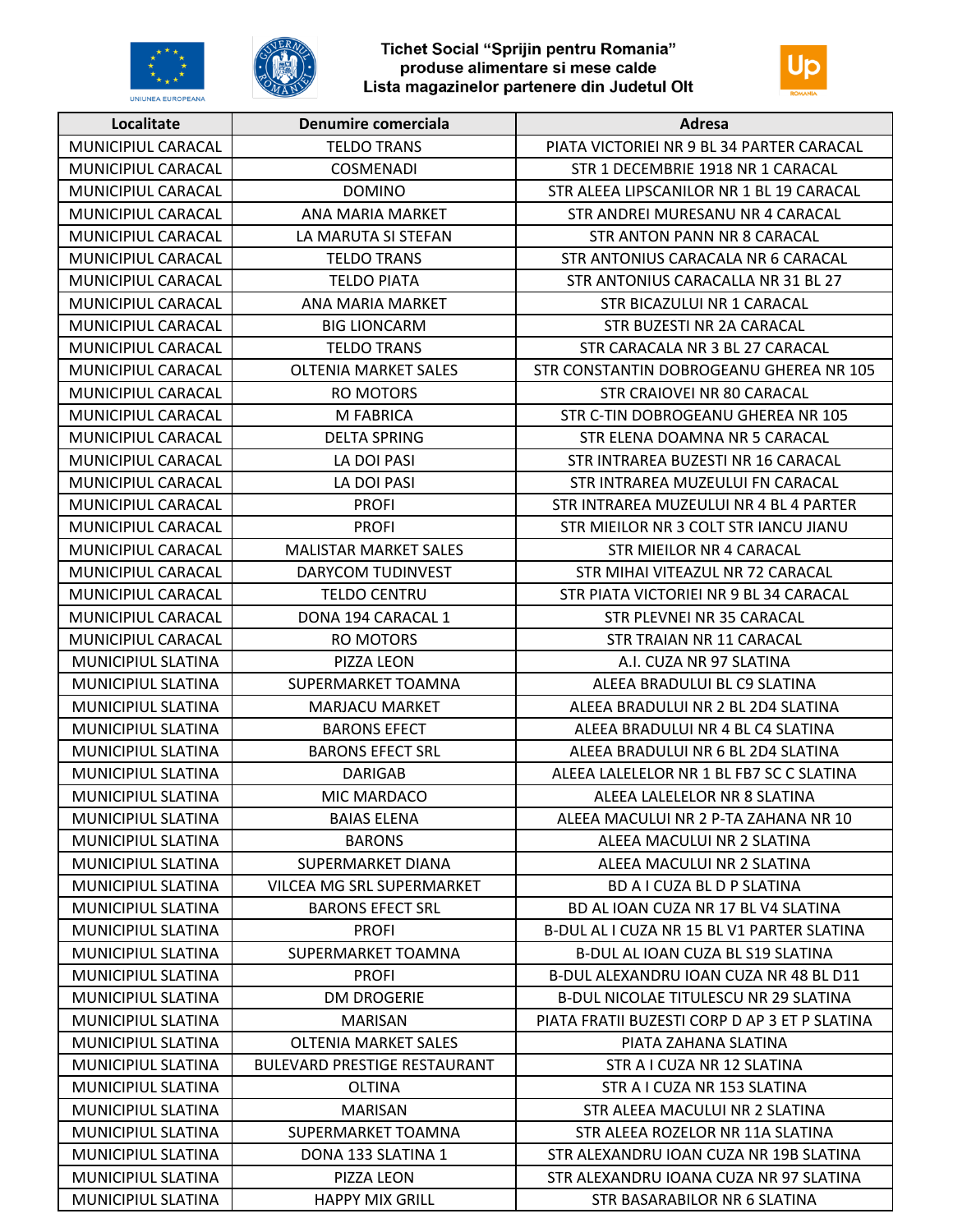





| Localitate                | Denumire comerciala         | Adresa                                     |
|---------------------------|-----------------------------|--------------------------------------------|
| MUNICIPIUL SLATINA        | <b>HAPPY MIXT GRILL SRL</b> | STR CIMPULUI NR 19B SLATINA                |
| MUNICIPIUL SLATINA        | <b>EL PREDA</b>             | STR CIREASOV NR 40 SLATINA                 |
| MUNICIPIUL SLATINA        | SUPERMARKET DIANA           | STR CIRESULUI BL C 8 SLATINA               |
| MUNICIPIUL SLATINA        | LA DOI PASI                 | STR CORNISEI NR 12 SLATINA                 |
| MUNICIPIUL SLATINA        | <b>PROFI</b>                | STR CORNISEI NR 12D SLATINA                |
| MUNICIPIUL SLATINA        | DONA 198 SLATINA 2          | STR CRISAN NR 2 SLATINA                    |
| MUNICIPIUL SLATINA        | VILCEA MG SRL SUPERMARKET   | STR CRISAN NR 37 SLATINA                   |
| MUNICIPIUL SLATINA        | SUPERMARKET TOAMNA          | STR CRISAN NR 42 SLATINA                   |
| MUNICIPIUL SLATINA        | MACELARIA LA CAZACU         | STR CRISAN NRCD 1394/P4 PIATA ZAHANA       |
| MUNICIPIUL SLATINA        | SUPERMARKET TOAMNA          | STR CUZA BL 16 SLATINA                     |
| MUNICIPIUL SLATINA        | <b>ALCRIMAR</b>             | STR CUZA VODA NR 7 SLATINA                 |
| MUNICIPIUL SLATINA        | <b>OLTINA GROUP</b>         | STR ECATERINA TEODOROIU BL 18C SLATINA     |
| MUNICIPIUL SLATINA        | <b>OVIAL</b>                | STR ECATERINA TEODOROIU BL 20 SC B SLATINA |
| MUNICIPIUL SLATINA        | <b>MARISAN</b>              | STR ECATERINA TEODOROIU NR 18 SLATINA      |
| MUNICIPIUL SLATINA        | <b>MADOREX</b>              | STR ECATERINA TEODOROIU NR 18A SLATINA     |
| MUNICIPIUL SLATINA        | <b>PROFI</b>                | STR ECATERINA TEODOROIU NR 2 SLATINA       |
| MUNICIPIUL SLATINA        | <b>COM MARCOS</b>           | STR FRATII BUZESTI NR 2 SLATINA            |
| MUNICIPIUL SLATINA        | PENNY MARKET                | STR MANASTIRII NR 7A SLATINA               |
| MUNICIPIUL SLATINA        | <b>FOCUS PLUS</b>           | STR MINASTIRII BL 2B SC D SLATINA          |
| MUNICIPIUL SLATINA        | SERGIANA                    | STR NICOLAE TITULESCU NR 29 SLATINA        |
| MUNICIPIUL SLATINA        | <b>EL PREDA</b>             | STR PITESTI NR 110C SLATINA                |
| MUNICIPIUL SLATINA        | MIRACLIP                    | STR PRIMAVERII NR 4 SLATINA                |
| MUNICIPIUL SLATINA        | VILCEA MG SRL SUPERMARKET   | STR PRIMAVERII PIATA ZAHANA SLATINA        |
| MUNICIPIUL SLATINA        | ZAHANA                      | STR PRIMAVERII PIATA ZAHANA SLATINA        |
| MUNICIPIUL SLATINA        | EL PREDA                    | STR PRIMAVERII SLATINA                     |
| MUNICIPIUL SLATINA        | LA DOI PASI                 | STR PRINCIPALA NR 85 SLATINA               |
| MUNICIPIUL SLATINA        | <b>MATRA</b>                | STR SG MAJ DOROBANTU CTIN NR 9 B SLATINA   |
| MUNICIPIUL SLATINA        | <b>PROFI</b>                | STR SG MAJOR DOROBANTU CONSTANTIN NR 9     |
| MUNICIPIUL SLATINA        | SUPERMARKET TOAMNA          | STR TOAMNEI BL 3 SLATINA                   |
| MUNICIPIUL SLATINA        | <b>PROFI</b>                | STR TOAMNEI NR 6 SLATINA                   |
| MUNICIPIUL SLATINA        | <b>COM MARCOS</b>           | STR TOAMNEI NR 8 SLATINA                   |
| <b>MUNICIPIUL SLATINA</b> | <b>EL PREDA</b>             | STR TRANDAFIRILOR NR 3 SLATINA             |
| MUNICIPIUL SLATINA        | <b>BEXF PIATA</b>           | ZAHANA PIATA NR 8 SLATINA                  |
| <b>OBIRSIA</b>            | <b>PROFI</b>                | STR IANCU JIANU, NR 26 OBARSIA             |
| <b>ORLEA</b>              | <b>PROFI</b>                | STR VALEA DUNARII NR 6 ORLEA NOUA          |
| OSICA DE JOS              | <b>OSACA</b>                | STR A.I. CUZA OSICA DE JOS                 |
| OSICA DE JOS              | <b>OSACA</b>                | STR REPUBLICII NR 153 OSICA DE JOS         |
| OSICA DE JOS              | <b>OSACA</b>                | STR REPUBLICII NR 2 A OSICA DE JOS         |
| <b>OSICA DE SUS</b>       | <b>PROFI</b>                | STR A I CUZA NR 4 OSICA DE SUS             |
| <b>OSICA DE SUS</b>       | <b>MARKET</b>               | STR ALEXANDRU I CUZA NR 78 OSICA DE SUS    |
| PERIETI                   | LUPASCU ELENA MIHAELA       | STR ALEXANDRU TOMA NR 373 PERIETI          |
| PIATRA-OLT                | <b>OLTINA GROUP</b>         | STR TRAIAN NR 126 PIATRA-OLT               |
| PLESOIU                   | <b>VINDOBVIS SRL</b>        | SAT DOBA A.I.CUZA 111 PLESOIU              |
| PLESOIU                   | <b>AMNIAL UTIL</b>          | STR MIHAI EMINESCU NR 115 PLESOIU          |